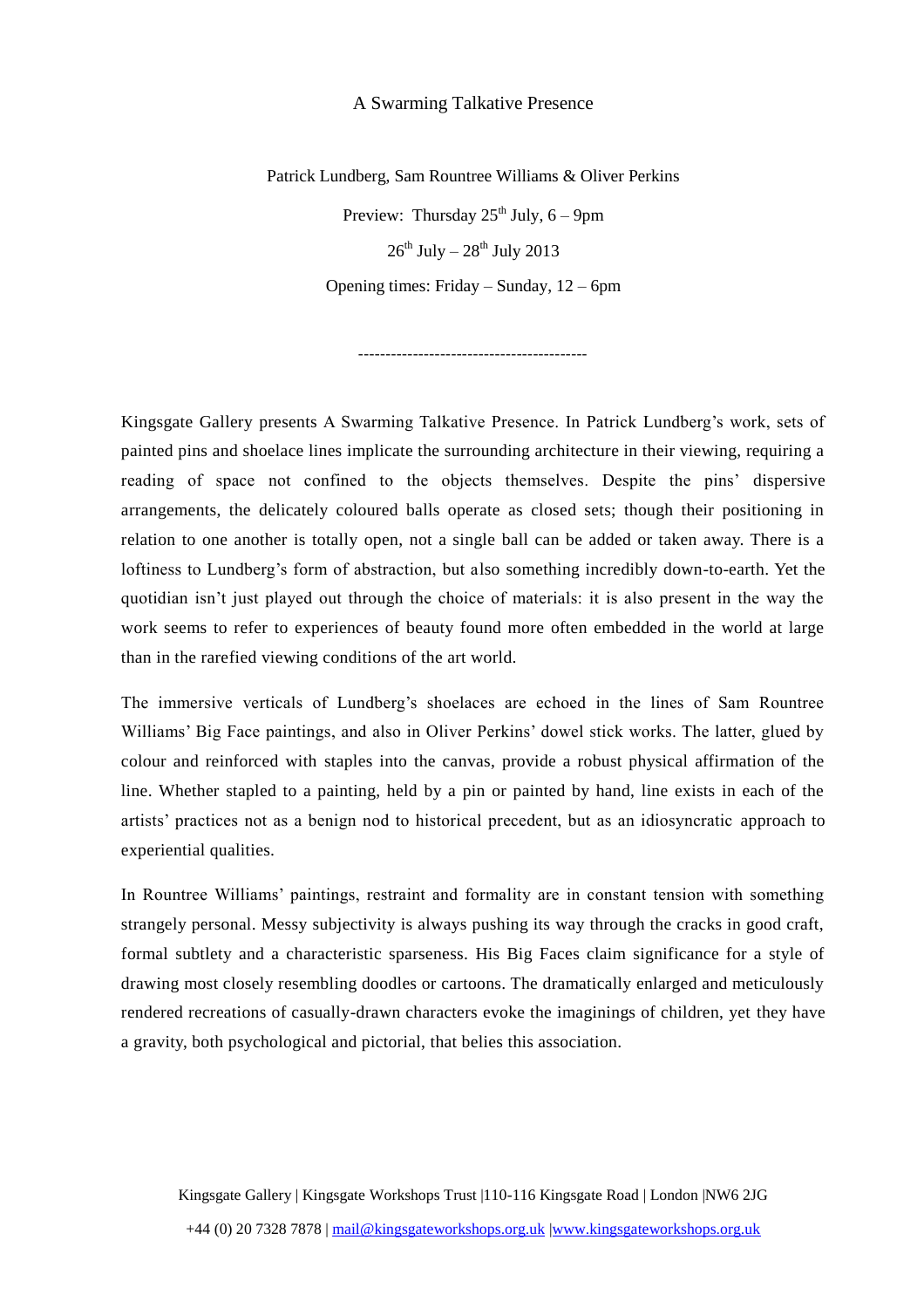Perkins' work investigates the structure of the painted object while embracing the material poetics that spring up along the way. The devices he employs often elaborate on the basic procedures involved in making a painting, for example in his use of a second stretcher implanted within the first, pressing up against the canvas surface from behind. Recently, using rabbit-skin glue coloured with ink or watercolour, Perkins' choice of media has dictated the speed at which he works, forcing shifts in tempo that result in rhythmic variations between canvases. His paintings, often presented in a series, offer a diverse array of forms that both in themselves, and en masse, demonstrate a vital tension between containment and potential.

*Patrick Lundberg is an artist based in Auckland, New Zealand. Recent solo exhibitions include Points, Planes, Eddies, Regresses at Robert Heald Gallery (2012) and Quotes at Ivan Anthony (2011). Lundberg was the winner of the Trust Waikato National Contemporary Art Award in 2008.* 

*Sam Rountree Williams is currently participating in the first year of the Turps Banana Studio Programme. Recent group exhibitions include Dugout at Hopkinson Cundy (2012) and Marwencol at Robert Heald Gallery (2011), and solo exhibitions include Nature Culture at St. David's Church Hall in 2011.* 

*Oliver Perkins is currently based in London. Recent solo shows include Instruments at Hopkinson Cundy earlier this year and Accordion at Cell Projects (2011). Group shows include Big Refrigerator at Hopkinson Cundy (2012), You Play the Line, I Play the Sand with David Brian Smith at Galerie VidalCuglietta (2012), What If Its All True, What Then? at Mummery+ Scnelle (2011). He was selected for the John Moores Painting Prize in 2012.*